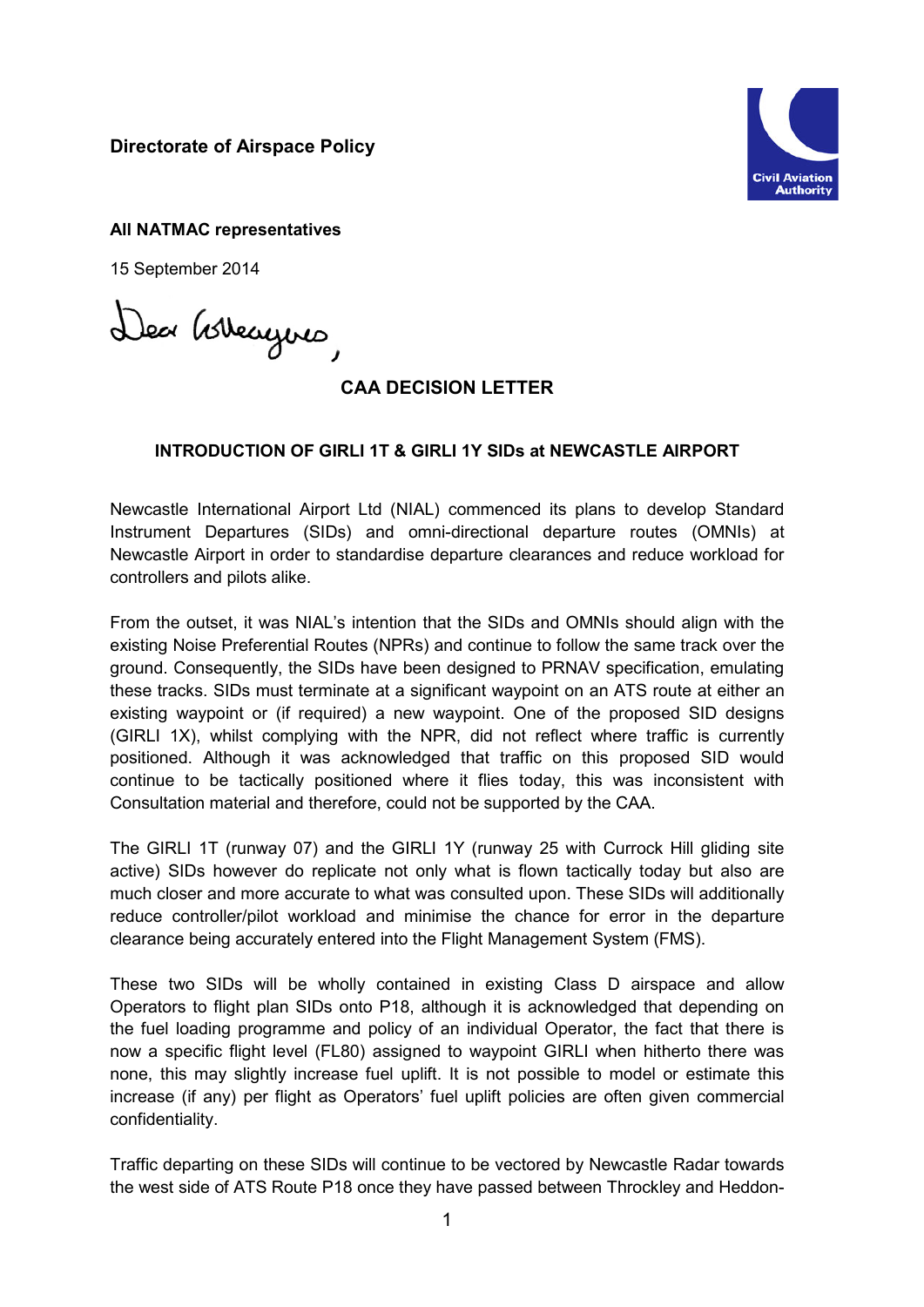in-the-Wall and are clear of the Currock Hill gliding site which replicates the procedures applied today.

These changes and procedures have been agreed with NATS Prestwick whose East Sector will be the recipient Sector for traffic operating on the SIDs and both Units will be issuing Supplementary Instructions (SIs) to not only make controllers aware of the changes but to also update their respective MATS Part 2 documents.

The remaining SID, the GIRLI 1X, from runway 25 which is proposed to be used when there is no gliding activity at Currock Hill, is being re-designed and will be resubmitted to the CAA for its assessment.

The GIRLI 1Y and 1T SIDs, which were supported by many stakeholders are wholly contained within existing Class D airspace and these SIDs will contribute to enabling the airport to progress with its aspirations and systemisation. I have therefore decided to approve only these two SIDs proposed in this Airspace Change Proposal on the strict understanding that the GIRLI 1Y SID shall only be issued when gliding activity at Currock Hill is taking place and that the current arrangements for runway 25 when there is no gliding activity will prevail. The changes will be implemented at AIRAC 13/2014 on  $11<sup>th</sup>$ December 2014.

If you have any queries, the SARG Case Officer is

**Director**